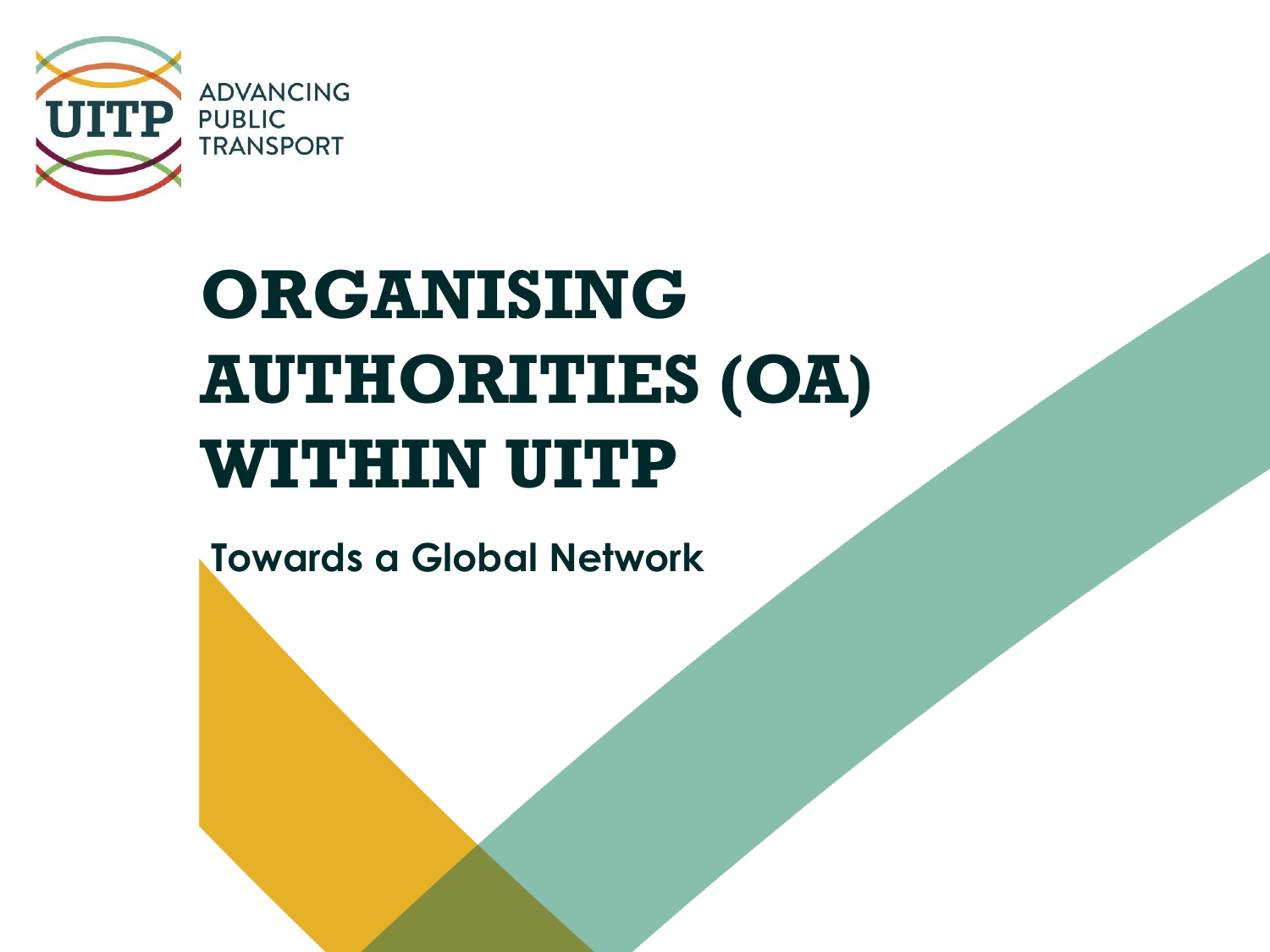## **STRUCTURE**

Transport Authorities within UITP

### **Transport authorities are at the heart of UITP's multistakeholders community**



They are organised as follow:

- The Organising Authorities Division  $(OAD)$
- The Organising Authorities Committee  $(OAC)$ ,
- The Organising Authorities Platforms  $\bullet$  $(OAP)$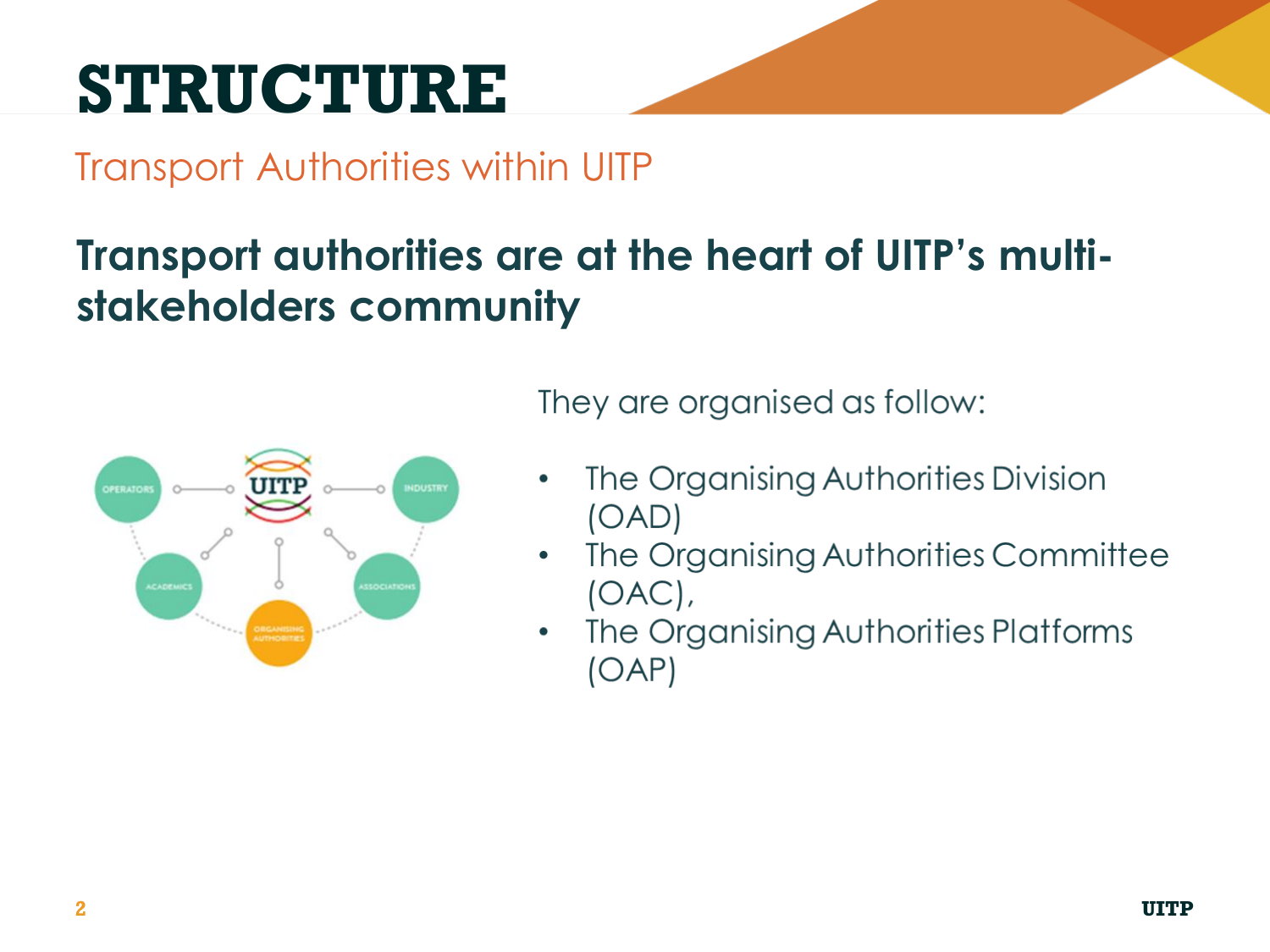## **THE DIVISION**

### **The OA Division relates to Transport Authorities members of UITP. It comprises over 180+ Transport Authorities all over the world**



Our network reflects both:

- Common conditions
- **Diversities**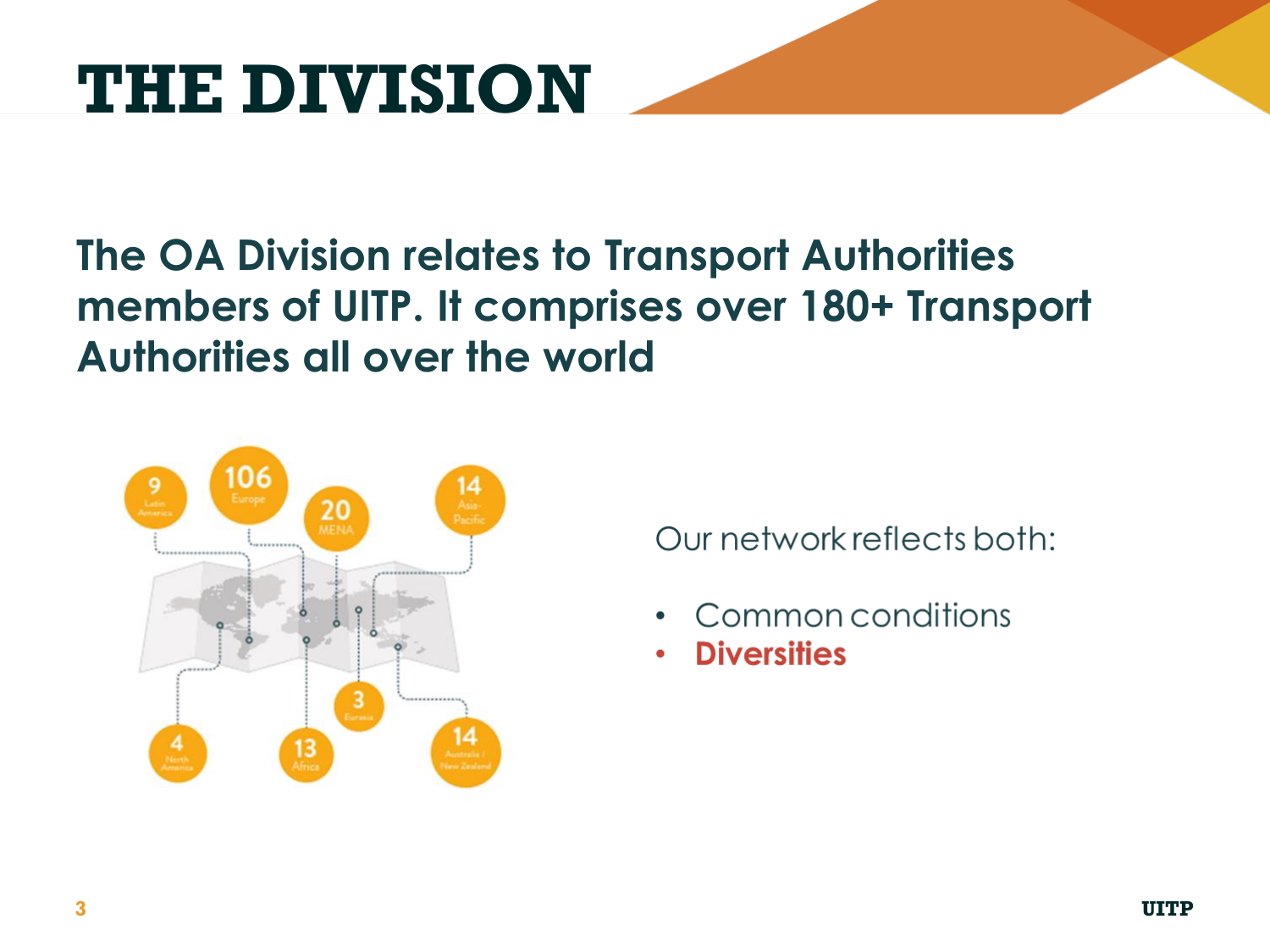## **THE COMMITTEE (OAC)**

**A Community of practice** 

**OAC drives the Organising Authority Division** 

- **by creating, processing and disseminating the knowledge**
- **that allows crafting and implementing the practices that address the current challenge**
- **and adapt to the changes in the urban transport environment.**
- **OAC meets twice a year.**
- **The work of OAC is used for Advocacy purposes within UITP**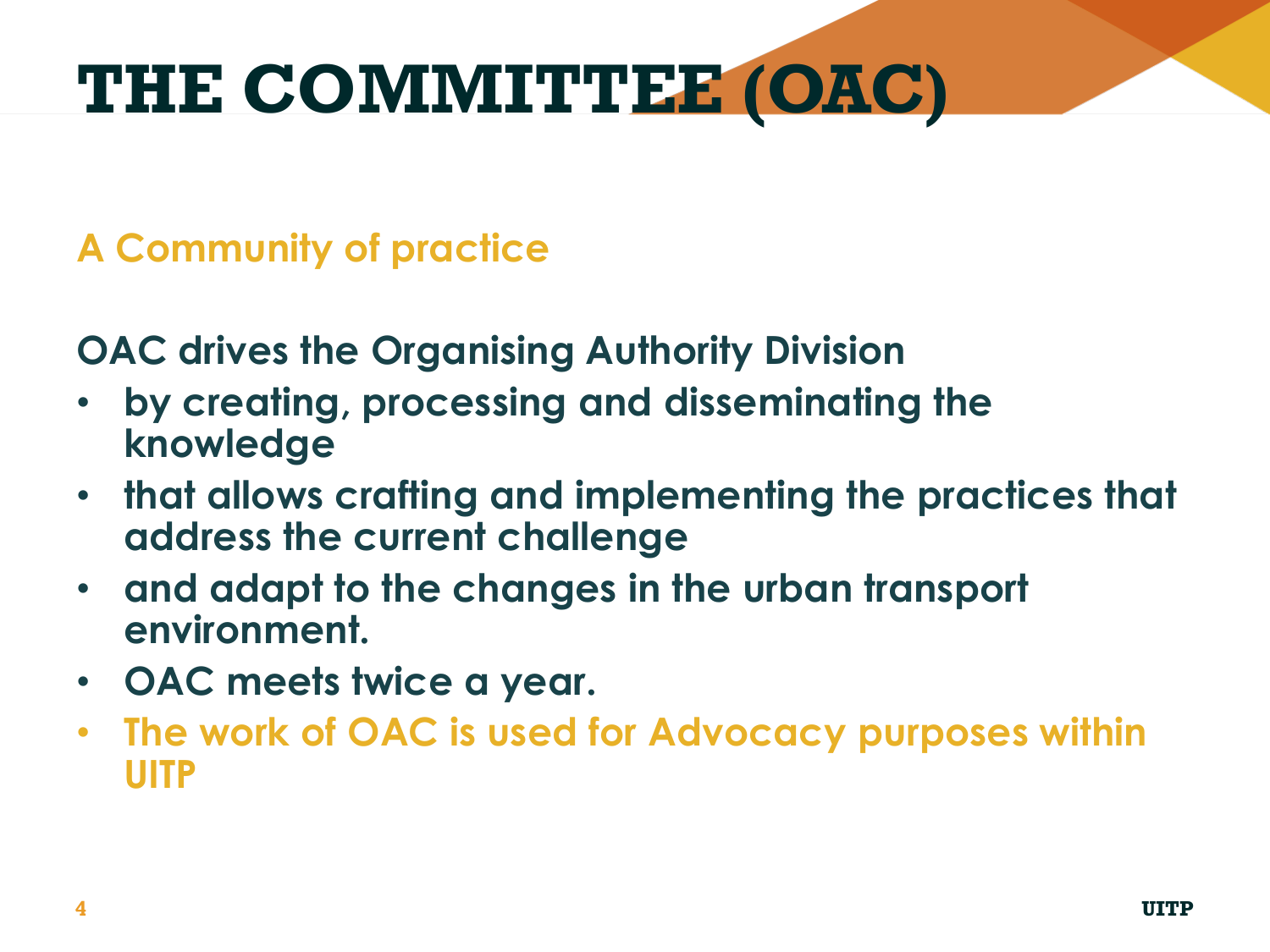# **4 CURRENTWORKING GROUPS…**

**Based on UITP Working Program** 

- **Contracting for Public Transport Quality and Performance**
- **Integrating Health Benefits of Public Transport into Public Decision Making**
- **Aligning stakeholders for Land Value Capture**
- **Regulating/Managing the New Transport Economy**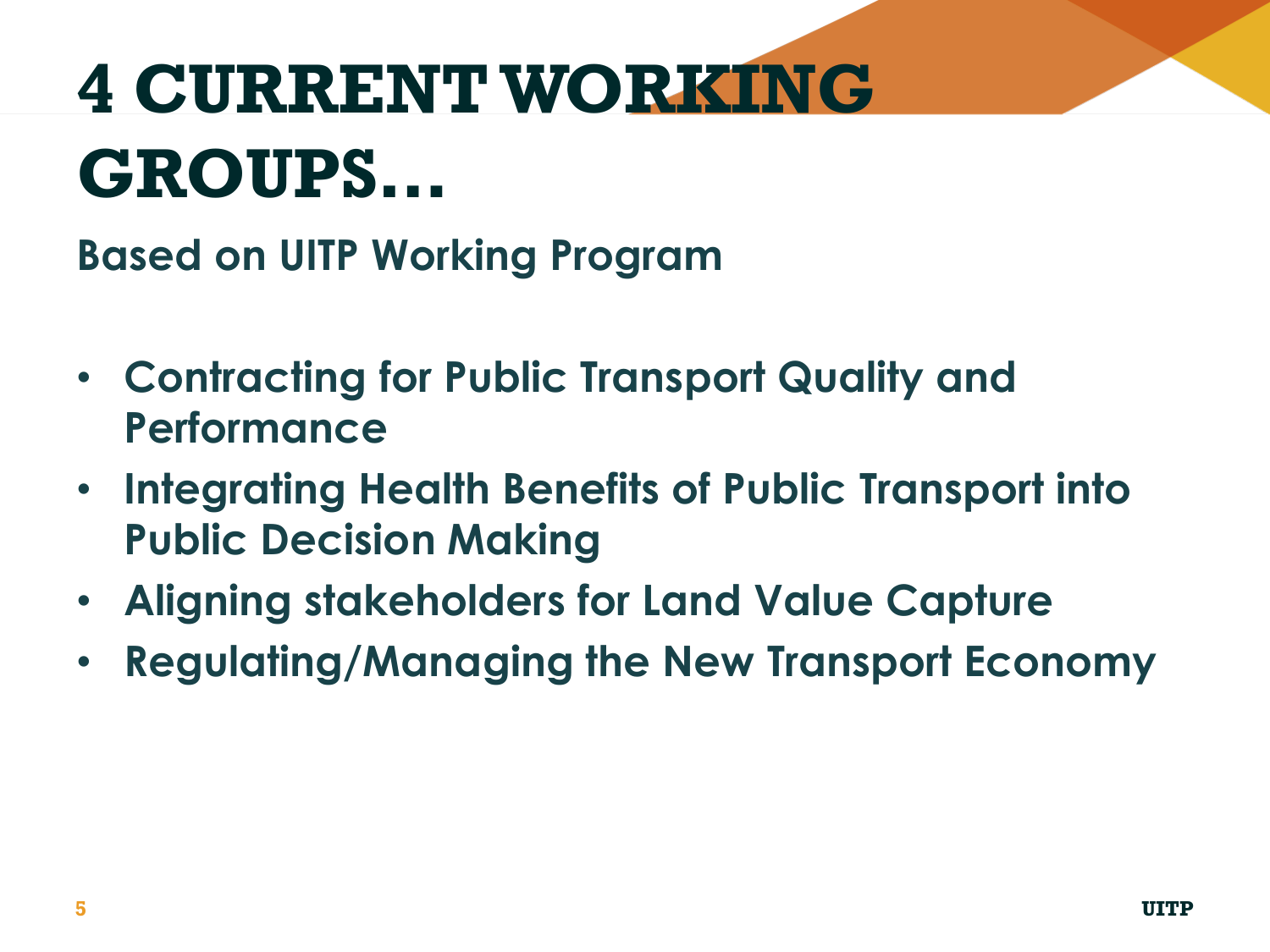### **… LEADING TO POLICY BRIEFS**

### **ACTION POINTS**

**ADVANCING PUBLIC TRANSPORT** 

**GOVERNING FOR QUALITY AND PERFORMANCE** 

### **INTRODUCTION**

A car-dependant city not only suffers from the in the issue of governance and deals with the economic challenges of road congestion, but underpinning structures and processes. With this also results in the environmental conditions for perspective, it starts with a review of the current diabetes, obesity and cardio-vascular diseases, paradigm under which quality and performance posing important health challenges. To some are currently assessed, proposing a critical view on extent, these challenges could be viewed as a current tools and instruments. As an alternative, failure to deliver adequate public transport, it puts forward overarching principles for the Le. services that are competitive enough to arganisation of services. contribute to the acceptability of regulating car use. Therefore, in order to foster the modal shift, there is a need to enhance the quality of public transport systems.

Traditionally, Public Transport Authorities (PTAs) have based performance and quality measures on time, frequency of service, and value for maney. Today, PTAs must adapt measures to account for the changing needs of customers.

Public transport can 'make or break' a city. This paper arques that customer-centricity lies

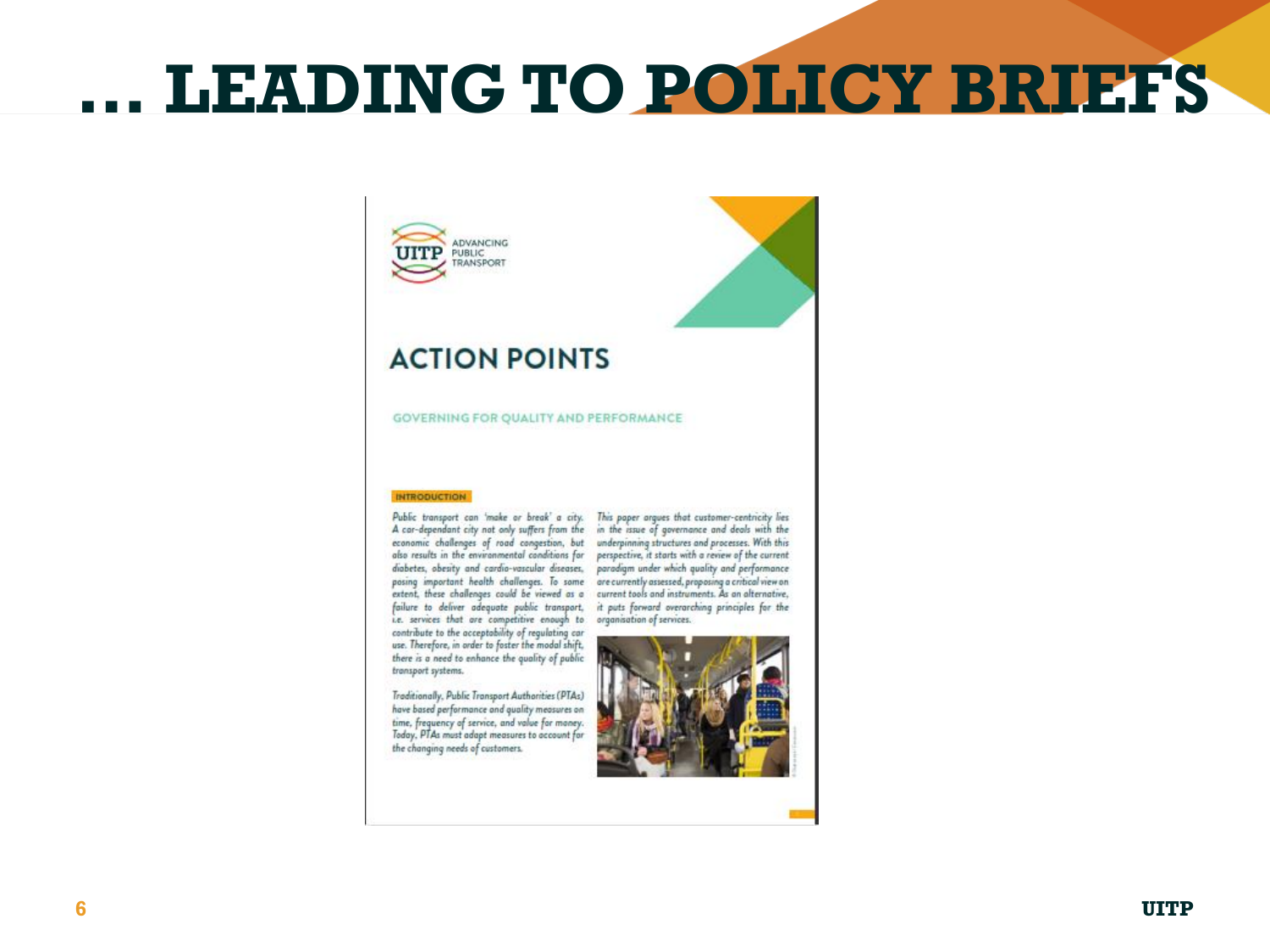## **THE REGIONAL PLATFORMS**

### **A great opportunity:**

- **To strenghten the role and governance of Transport Authorities all around the world**
- **To enrich and consolidate knowledge at global level**
- **While taking into consideration regional specificities and challenges**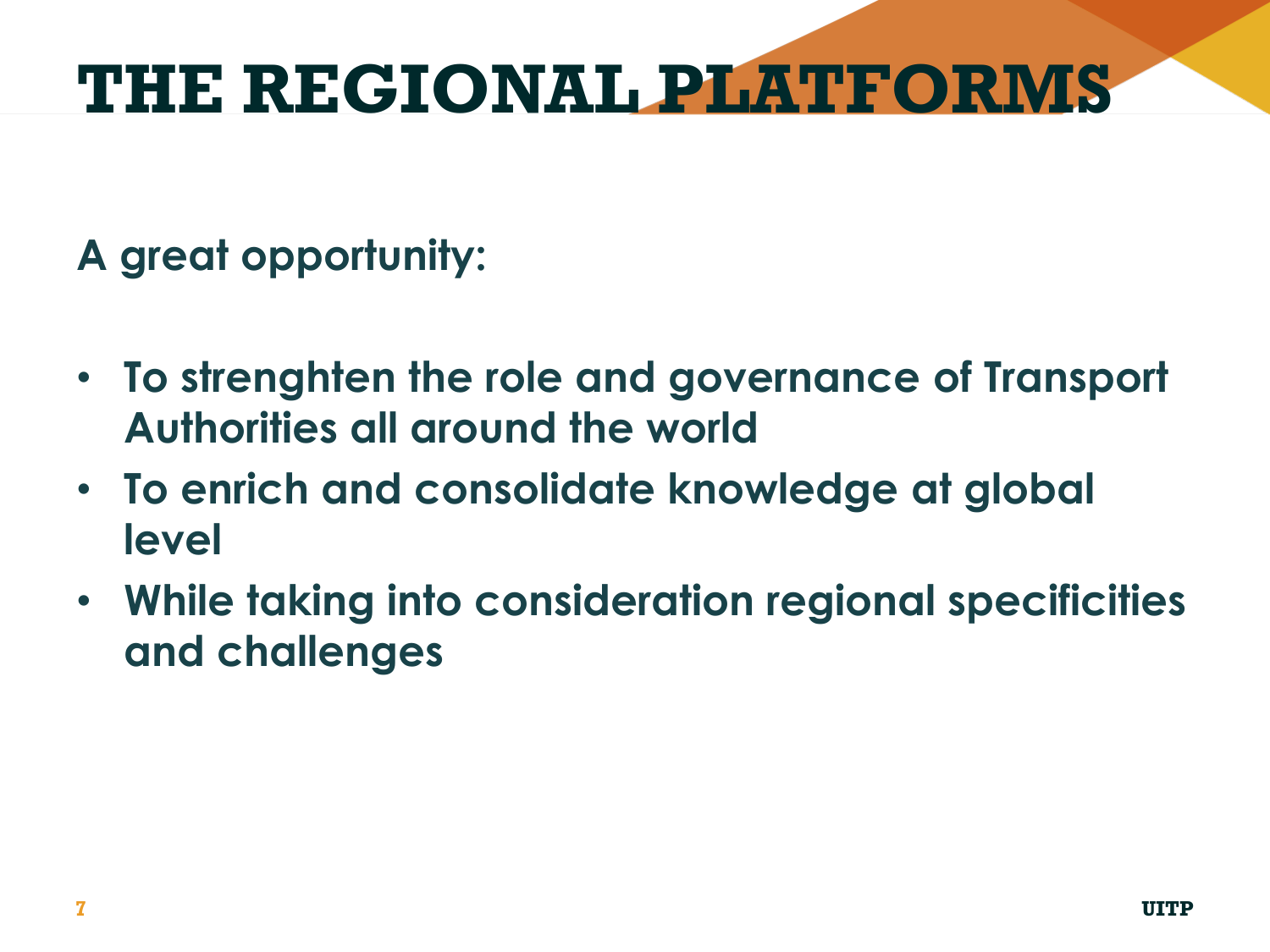### **3 REGIONAL PLATFORMS**

- **African OAP – chaired by Cape Town**
- **Asia Pacific OAP – Chaired by Singapore**
- **Australia New Zealand OAP – Chaired by Victoria**